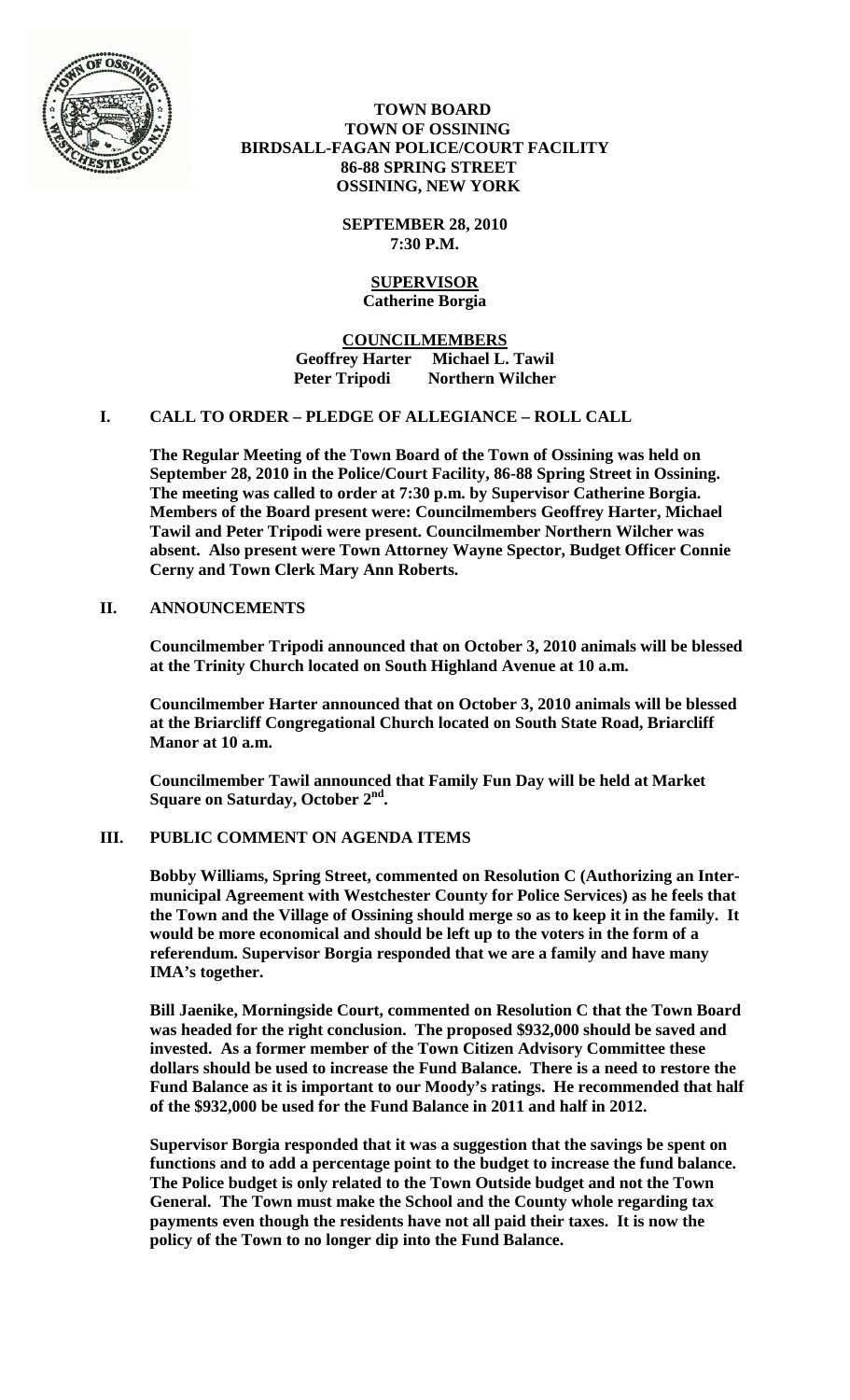**Ellen Kahan, Ganung Drive, commented on Resolution C and complimented the Town for thinking out of the box. She also complimented them for hosting the Informational Meetings allowing residents to voice their opinion.** 

**Councilmember Tawil stated that we are almost at the end of a long process. As a member of the IMA Committee, I would like to thank Richard Wishnie, Chief Busche, PBA members and the Village Board for listening to all of the voices and we will continue to listen for the health, safety and financial welfare of the Community.**

**Councilmember Tripodi stated that there were three main reasons that he is supporting the consolidation of the Town and County Police Departments which are as follows: The Village not willing to work with us; resident input and PBA support. Thank you to Richard Wishnie, Police Department, my colleagues as well as the public. These departments are all top-notch.**

**Councilmember Harter thanked Chief Busche and the PBA for their hard work and straight forwardness and the unincorporated area for their opinions. He also thanked Councilmember Trawil for sitting in on these meetings.**

**Supervisor Borgia thanked all who have been involved in this process which dates back to 2006-2007. The ICMA Study gave data with cost of services in the three Communities. It is commendable that all three Communities did research with a tremendous amount of outreach by the PBA. The PBA and Police Department worked with the Town last year and gave give backs to assist the Town with its budget issues. We must look to the future.**

**Councilmember Harter reminded the residents that the first half of your 2010/2011 School tax is due by September 30th.**

### **IV. BOARD RESOLUTIONS**

#### **A. Approval of Minutes**

**Councilmember Harter moved and it was seconded by Councilmember Tawil that the following be approved:**

**Resolved, that the Town Board of the Town of Ossining hereby approves the September 14, 2010 Minutes of the Regular Meeting as presented.**

**Motion Carried: Unanimously**

#### **B. Approval of Voucher Detail Report**

**Councilmember Tawil moved and it was seconded by Councilmember Harter that the following be approved:**

**Resolved, that the Town Board of the Town of Ossining hereby approves the Voucher Detail Report dated September 28, 2010 in the amount of \$251,401.78**

> **Vote: 4 –1–0 Voting Aye: Tawil, Harter, Borgia Voting Nay: Tripodi**

#### **C. Authorizing an Inter-municipal Agreement with Westchester County for Police Services**

**Councilmember Tawil moved and it was seconded by Councilmember Harter that the following be approved:**

**Resolved, that the Town Board of the Town of Ossining hereby authorizes the Supervisor to commence negotiations to execute an inter-municipal agreement**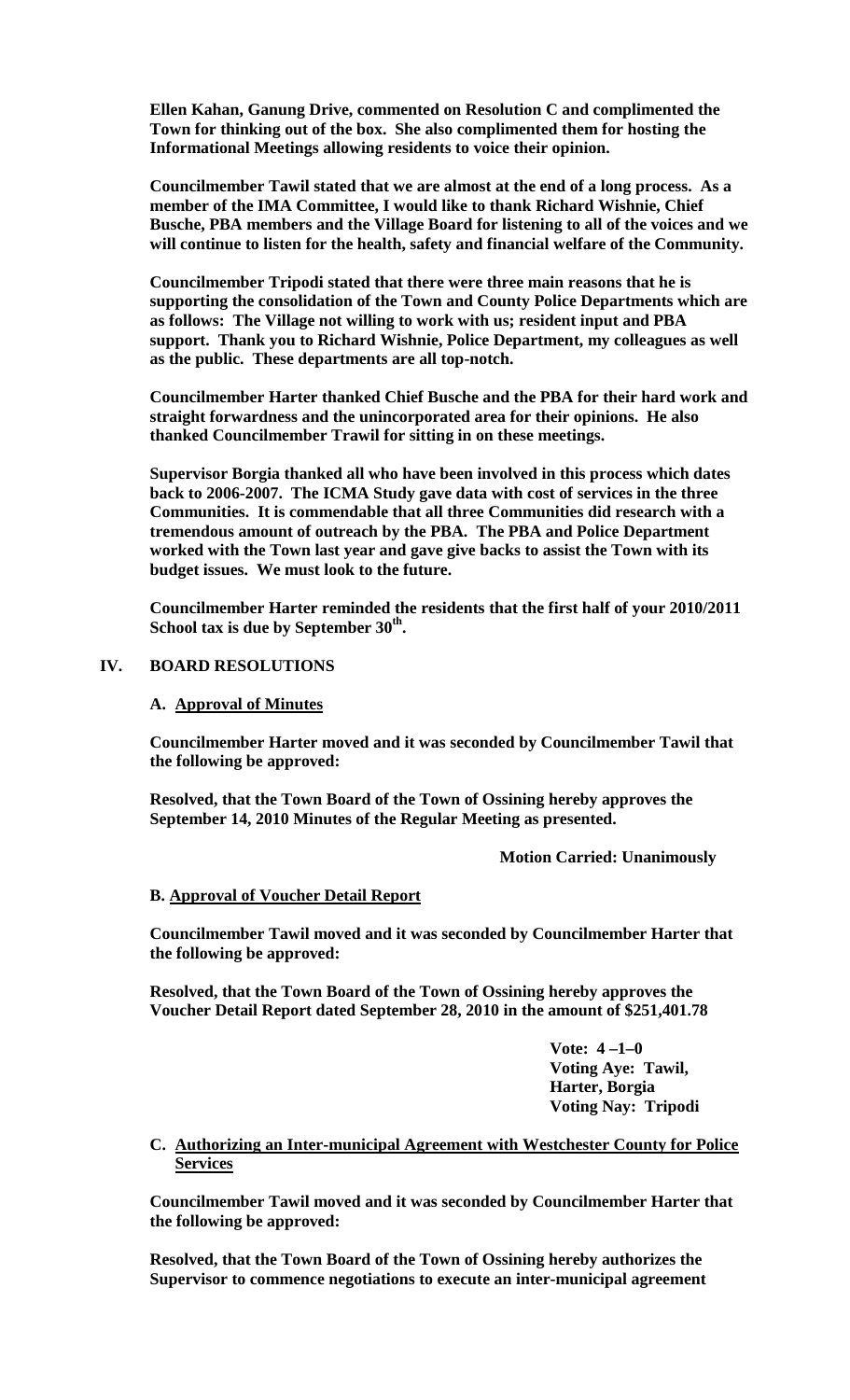**between Westchester County and the Town of Ossining for the provision of police services in the Unincorporated Area of the Town of Ossining in accordance with proposal dated June 9, 2010 from the Westchester County Department of Public Safety; and be it further**

**Resolved, that the Town Board shall approve the final terms and conditions of the inter-municipal agreement in a form acceptable to the Town Attorney.**

**Motion Carried: Unanimously**

#### **D. Bid Award-Stormytown Road Pump Station Elimination & Gravity Sewer Replacement**

**Councilmember Tawil moved and it was seconded by Councilmember Tripodi that the following be approved:**

**Whereas, the Town of Ossining has solicited bids for the Stormytown Road Pump Station Elimination and Gravity Sewer Replacement; and**

**Whereas, a public notice was duly advertised in the official newspaper of the Town of Ossining on September 3, 2010; and**

**Whereas, at 10:00 a.m., on Monday, September 20, 2010 all bids received were opened as summarized below; and**

| <b>BIDDER</b>                          | <b>BID</b><br><b>AMOUNT</b> | BID<br><b>BOND/CHECK</b> |
|----------------------------------------|-----------------------------|--------------------------|
| <b>Steve Giordano Builders</b>         | \$586,000.00 Yes            |                          |
| <b>WD Excavation &amp; Contracting</b> | \$640,750.00 Yes            |                          |
| <b>ELO</b> Industries, Inc.            | \$758,000.00 Yes            |                          |
| <b>Bilotta Construction Company</b>    | \$793,934.00                | Yes                      |

**Whereas, upon reviewing the bids, the Town Consulting Engineer, James J. Vanoli has determined that the lowest responsible bidder meeting the requirements of the contract documents is Steve Giordano Builders; now therefore be it**

**Resolved, that the Stormytown Road Pump Station Elimination and Gravity Sewer Replacement is hereby awarded to Steve Giordano Builders, 19 Pine Avenue, Ossining, for the total bid price of \$586,000.00; and be it further**

**Resolved, that the Supervisor is hereby authorized to execute and deliver all documents necessary or appropriate to accomplish the purpose of this resolution.**

#### **Motion Carried: Unanimously**

## **E. Advertise for Bids-Tree Services**

**Councilmember Harter moved and it was seconded by Councilmember Tawil that the following be approved:**

**Resolved, that the Town Board of the Town of Ossining hereby authorizes the Town Clerk to advertise for bids to furnish Tree Services, to be returnable no later than 10:00 a.m. on Monday, October 25, 2010 in the office of the Town Clerk, 16 Croton Avenue, Ossining, New York.**

**Motion Carried: Unanimously**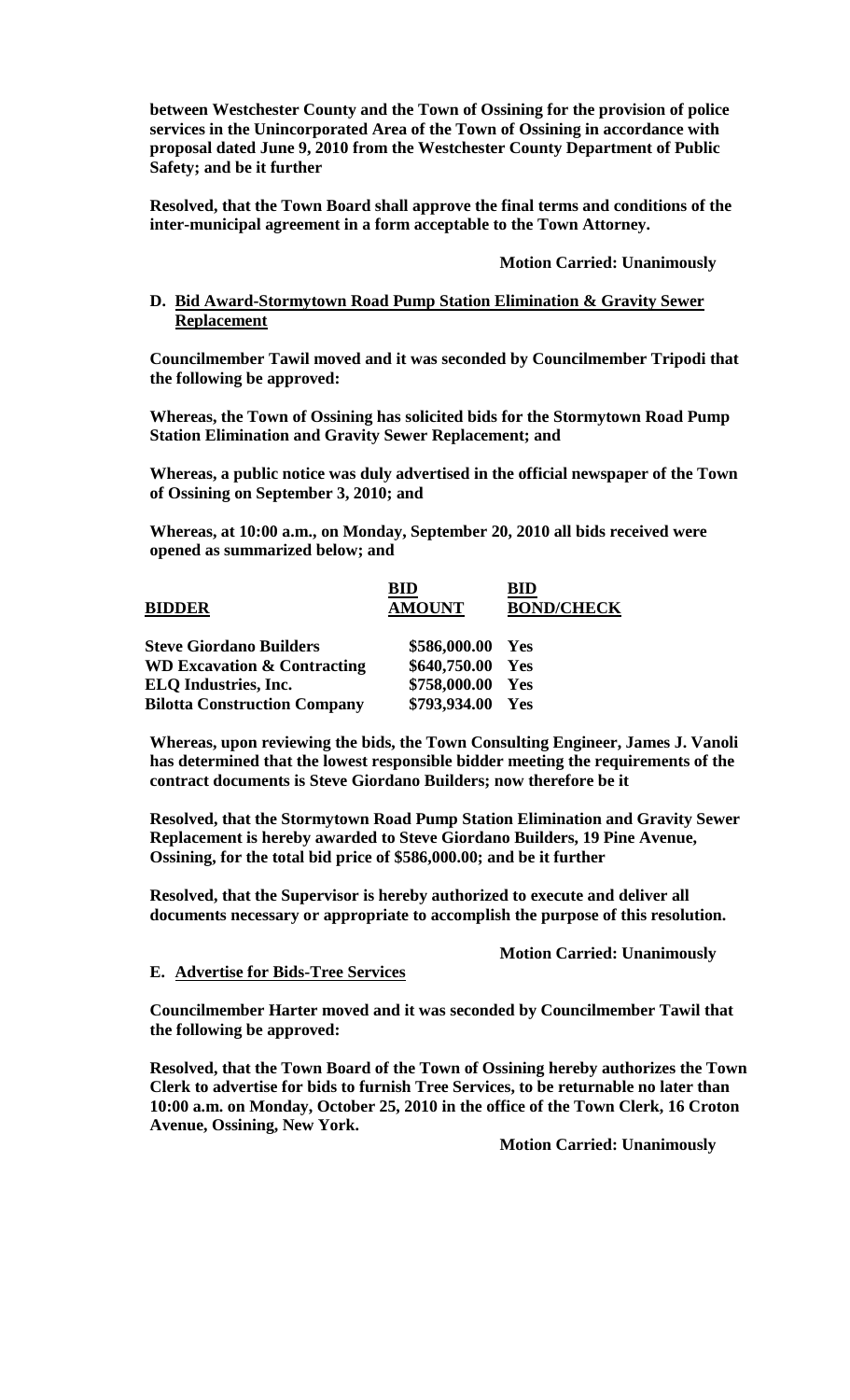#### F. TAX CERTIORARI  **DAVID SWOPE vs. TOWN OF OSSINING**

**Councilmember Tawil moved and it was seconded by Councilmember Harter that the following be approved:**

**WHEREAS, proceedings pursuant to Article 7 of the Real Property Tax Law of the State of New York were instituted by David Swope against the Town of Ossining to review the tax assessments made on Petitioner's property located on 132 Hawkes Avenue in the Town of Ossining, and designated on the tax assessment map of the Town of Ossining as Section 80.16, Block, 1, Lot 9, for assessment years 2008 through 2010, which proceedings are now pending in the Supreme Court of the State of New York, County of Westchester, under Index Nos. 21432/08, 17210/10; and** 

**WHEREAS, the above Petitioner has agreed to a compromise and settlement of such proceedings, subject to the approval of the Town Board, correcting and reducing the assessed valuation of its real property and improvements, as follows:** 

| <b>Assessment</b><br>Year | Original<br><b>Assessment</b> | <b>Corrected</b><br><b>Assessment</b> | <b>Reduction</b> |
|---------------------------|-------------------------------|---------------------------------------|------------------|
| 2008                      | 36,600                        | 32,940                                | 3,660            |
| 2009                      | 36,600                        | 32,940                                | 3,660            |
| 2010                      | 36,600                        | 32,940                                | $***$            |

**\*\* The 2010 Assessment Roll will be used for 2011 taxes for which there will be no refund, as taxes will be levied on the reduced number.**

**WHEREAS, any and all refunds necessitated by said settlement will be made without interest; and** 

**WHEREAS, the Town Board, upon the recommendation of the Assessor, concurred by the Town Attorney, finds the proposed settlement appropriate and in the best interest of the Town of Ossining; now therefore it is** 

**RESOLVED, that settlement of the proceedings, on the terms set forth herein, is hereby accepted and approved, subject to the approval of the Supreme Court, Westchester County, wherein such proceedings are pending; and it is further** 

**RESOLVED, that the Town Attorney is hereby authorized and directed to procure and execute any documents necessary to effectuate such settlement; and it is further** 

**RESOLVED, subject to the approval of the Supreme Court, Westchester County, that the Assessor is authorized and directed to make the changes and corrections to the individual unit assessment on the tax assessment roll of the Town of Ossining, which will be ordered pursuant to the Consent Judgment to be entered in accordance with the terms of this settlement, and the Receiver of Taxes is authorized and directed to process and pay the refund of Town of Ossining taxes estimated to be \$1,041.05, which will be ordered pursuant to said Consent Judgment.**

**Motion Carried: Unanimously**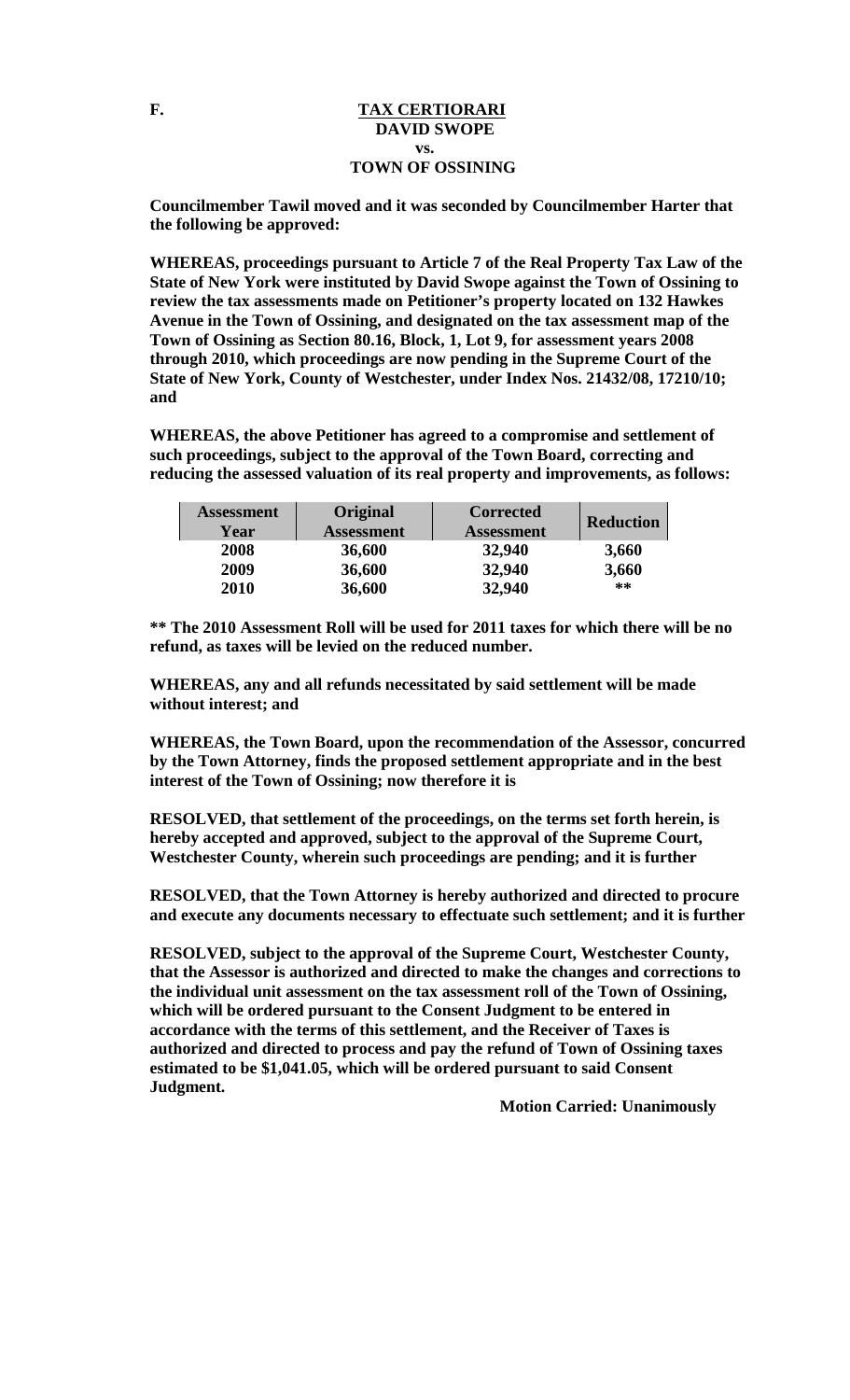#### **G. TAX CERTIORARI 97 Croton Avenue, LLC vs. TOWN OF OSSINING**

**Councilmember Harter moved and it was seconded by Councilmember Tawil that the following be approved:**

**WHEREAS, proceedings pursuant to Article 7 of the Real Property Tax Law of the State of New York were instituted by 97 Croton Avenue, LLC against the Town of Ossining to review the tax assessments made on Petitioner's property located on 97 Croton Avenue in the Town of Ossining, and designated on the tax assessment map of the Town of Ossining as Section 89.016, Block, 1, Lot 53, for assessment years 2001 through 2009, which proceedings are now pending in the Supreme Court of the State of New York, County of Westchester, under Index Nos. 101-014940,02- 016280,06-019071,07-019097,08-021381,09-021871; and** 

**WHEREAS, the above Petitioner has agreed to a compromise and settlement of such proceedings, subject to the approval of the Town Board, correcting and reducing the assessed valuation of its real property and improvements, as follows:** 

| <b>Assessment Year</b> | Original<br><b>Assessment</b> | <b>Corrected</b><br><b>Assessment</b> | <b>Reduction</b> |
|------------------------|-------------------------------|---------------------------------------|------------------|
| 2001                   | 42,300                        | 40,185                                | 2,115            |
| 2002                   | 42,300                        | 40,185                                | 2,115            |
| 2006                   | 42,300                        | 38,070                                | 4,230            |
| 2007                   | 42,300                        | 38,070                                | 4,230            |
| 2008                   | 42,300                        | 38,070                                | 4,230            |
| 2009                   | 42,300                        | 38,070                                | 4,230            |

**WHEREAS, any and all refunds necessitated by said settlement will be made without interest; and** 

**WHEREAS, the Town Board, upon the recommendation of the Assessor, concurred by the Town Attorney, finds the proposed settlement appropriate and in the best interest of the Town of Ossining; now therefore it is** 

**RESOLVED, that settlement of the proceedings, on the terms set forth herein, is hereby accepted and approved, subject to the approval of the Supreme Court, Westchester County, wherein such proceedings are pending; and it is further** 

**RESOLVED, that the Town Attorney is hereby authorized and directed to procure and execute any documents necessary to effectuate such settlement; and it is further** 

**RESOLVED, subject to the approval of the Supreme Court, Westchester County, that the Assessor is authorized and directed to make the changes and corrections to the individual unit assessment on the tax assessment roll of the Town of Ossining, which will be ordered pursuant to the Consent Judgment to be entered in accordance with the terms of this settlement, and the Receiver of Taxes is authorized and directed to process and pay the refund of Town of Ossining taxes estimated to be \$190.85, which will be ordered pursuant to said Consent Judgment.**

**Motion Carried: Unanimously**

### **H. Termination-Part-Time Food Service Helper**

**Councilmember Tawil moved and it was seconded by Councilmember Tripodi that the following be approved:**

**Resolved, that the Town Board of the Town of Ossining hereby terminates the employment of Leonel Llano as part-time Food Service Helper effective August 16, 2010.**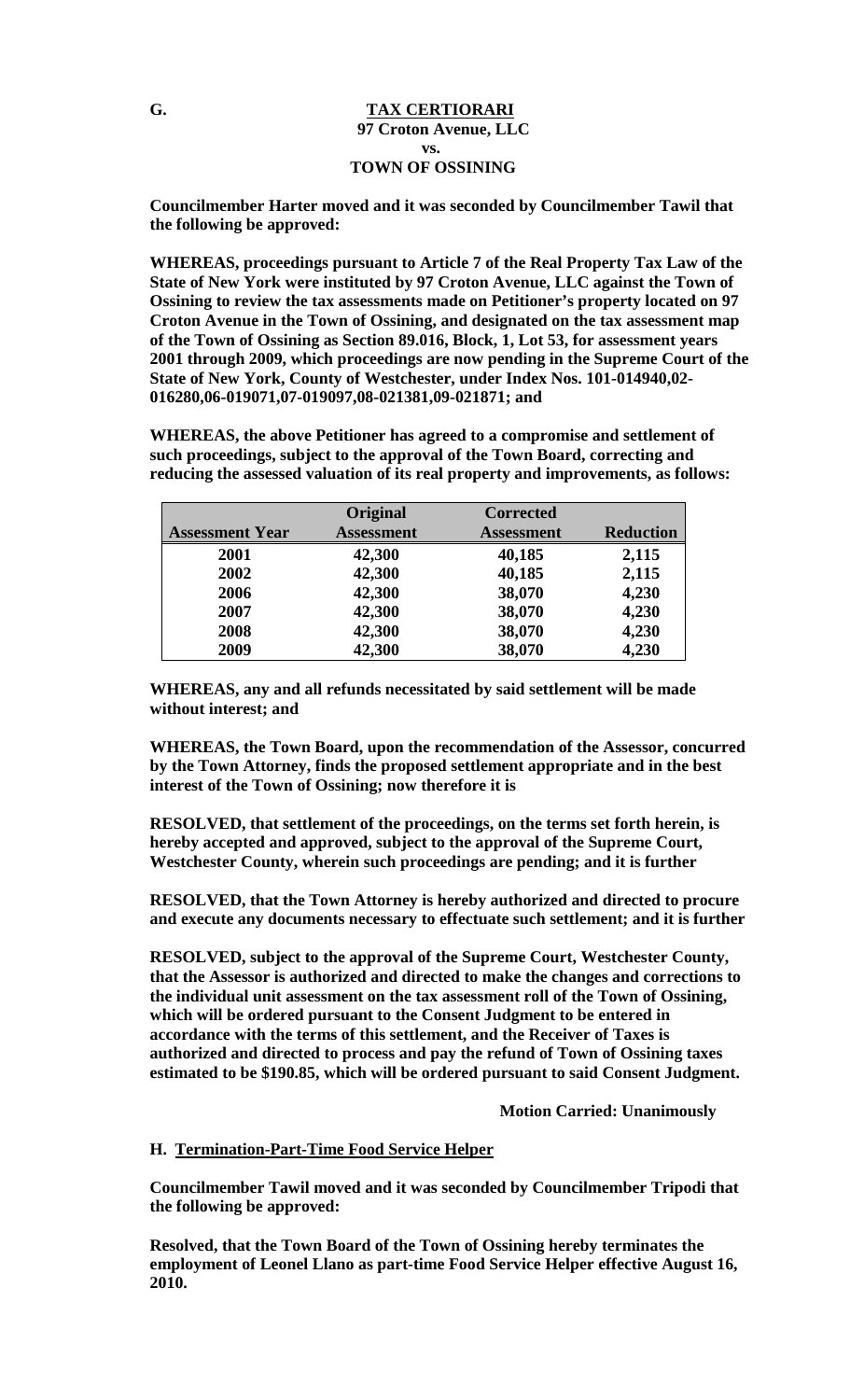### **I. Appointment-Chauffeur**

**Councilmember Harter moved and it was seconded by Councilmember Tawil that the following be approved:**

**Resolved, that the Town Board of the Town of Ossining hereby appoints Irma Gomez, Spring Street, Ossining, to the part-time position of Chauffeur effective September 29, 2010 at \$13.00/hr.**

**Motion Carried: Unanimously**

### **J. 2010 Budget Adjustment-Emergency Repair-Old Albany Post Road "S" Curve-FEMA funds**

**Councilmember Tawil moved and it was seconded by Councilmember Tripodi that the following be approved:**

**Whereas, the March 13-14, 2010 rain storm was declared a major disaster by the President and due to the declaration the Federal Emergency Management Agency (FEMA) and the New York State Emergency Management Office (SEMO) provide supplemental reimbursement for the repair or restoration of infrastructures and facilities; and** 

**Whereas, the Town of Ossining applied for funding in the amount of \$8,084.00 for the emergency repair of Old Albany Post Road "S" Curve performed by Steve Giordano Builders; and**

**Whereas, the Town Board passed a resolution on April 13, 2010 establishing Capital Project # 2010-2171 in the amount of \$7,800.00 to be funded by the Federal Emergency Management Agency or a Highway Fund transfer; and**

**Whereas, the reimbursement from FEMA is 87.5% with the municipality contributing 12.5% toward the project costs; and**

**Whereas, the Town of Ossining received 87.5% of the total project costs in the amount of \$7,073.50 from both the federal and state share; and**

**Whereas, the following budget adjustments are necessary in order to accomplish the purpose of this resolution; now therefore be it**

**Resolved, that the Town Board of the Town of Ossining hereby authorizes the following accounts be established or adjusted as indicated:**

| 037-5110-2171                            | \$7,800.00 (Expenditure Account)                                     |        |                                                   |  |
|------------------------------------------|----------------------------------------------------------------------|--------|---------------------------------------------------|--|
| 037-0037-3960-0171<br>037-0037-4960-0171 | \$1010.50 (Revenue-State Share)<br>\$6063.00 (Revenue-Federal Share) |        |                                                   |  |
|                                          | \$7,073.50                                                           |        |                                                   |  |
| <b>TRANSFER TO G/L</b><br><b>ACCOUNT</b> |                                                                      |        | <b>TRANSFER FROM G/L</b><br>AMOUNT AMOUNT ACCOUNT |  |
| 037-0037-5031-0171-                      |                                                                      |        | 031-5110-0447-Road                                |  |
| Revenue                                  | 726.50                                                               | 726.50 | <b>Drainage</b>                                   |  |
|                                          |                                                                      |        |                                                   |  |

**Increase: 031-9901-0906 Transfer to Capital Fund \$726.50 Decrease: 031.5110.0447 Road Drainage \$726.50**

**Motion Carried: Unanimously**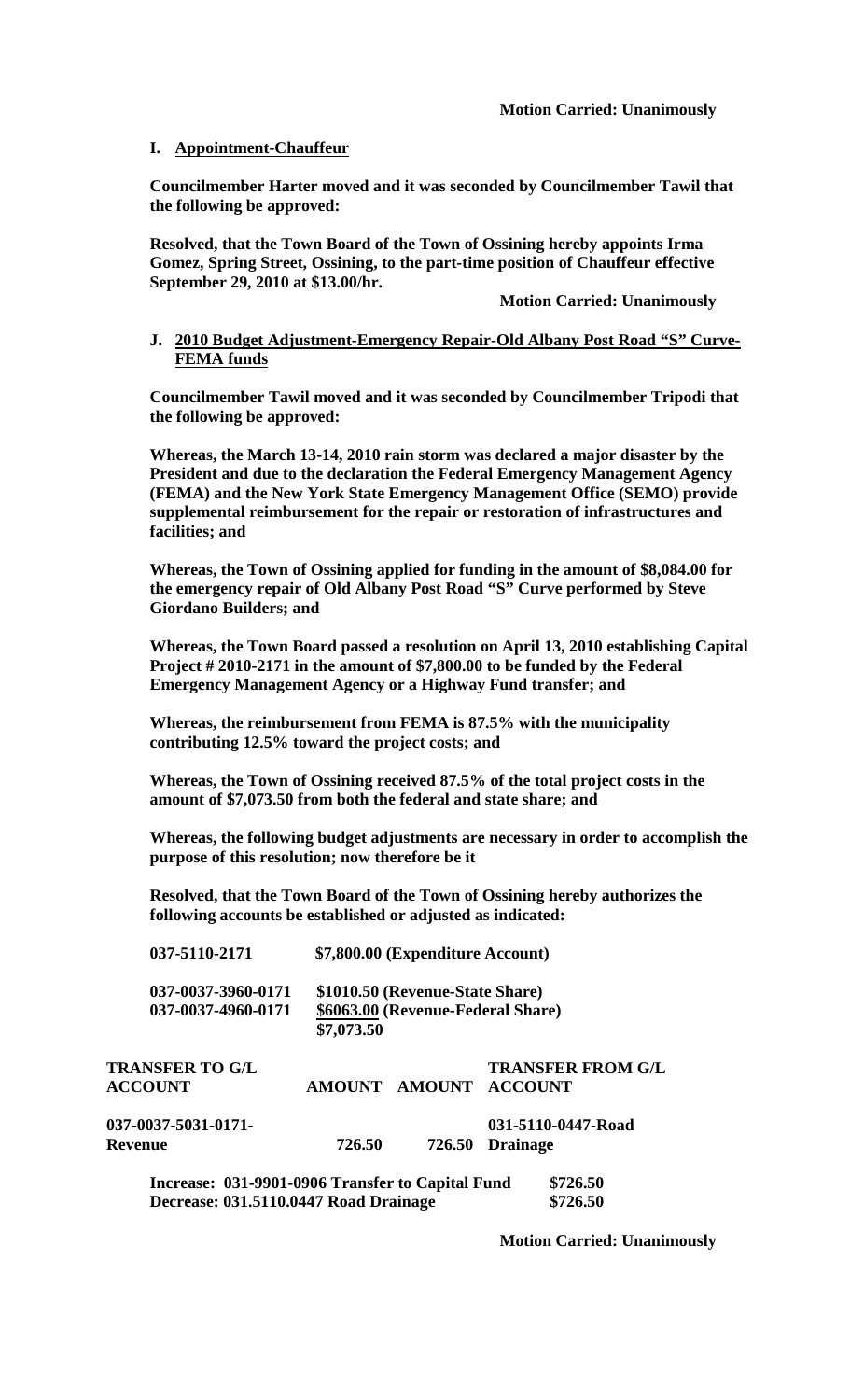## **K. Finance-Capital Project # 2010-2172-Old Albany Post Road "S" Curve**

**Councilmember Harter moved and it was seconded by Councilmember Tawil that the following be approved:**

**Resolved, that the Town Board of the Town of Ossining hereby authorizes the establishment of Capital Project # 2010-2172, entitled Old Albany Post Road "S" Curve in the amount of \$344,229.00 to be funded by the Federal Emergency Management Agency and a Bond Anticipation Note or Highway Fund Transfer.** 

## **Motion Carried: Unanimously**

## **L. Consulting Engineering Services-Old Albany Post Road "S" Curve**

**Councilmember Tawil moved and it was seconded by Councilmember Harter that the following be approved:**

**Resolved, that the Town Board of the Town of Ossining hereby authorizes James J. Vanoli, PE, Consulting Engineer, to proceed with engineering design and drafting services for the Old Albany Post Road "S" Curve project in accordance with his proposal letter dated September 17, 2010 at a total cost not to exceed \$33,100.**

**Motion Carried: Unanimously**

## **M. Finance-Capital Project # 2010-2173-Police Department Portable Radios**

**Councilmember Tawil moved and it was seconded by Councilmember Harter that the following be approved:**

**Resolved, that the Town Board of the Town of Ossining hereby authorizes the establishment of Capital Project # 2010-2173, entitled Police Department Portable Radios in the amount of \$6,000 to be funded by a grant from the United States Department of Justice.**

### **V. MONTHLY REPORTS**

**Councilmember Tawil moved and it was seconded by Councilmember Harter that the following be approved:**

**Resolved, that the Town Board of the Town of Ossining hereby accepts the monthly reports for the month of August, 2010 from the Town Police Department and Building Department.**

**Motion Carried: Unanimously**

**Motion Carried: Unanimously**

# **VI. VISITOR RECOGNITION**

**Ellen Kahan, Ganung Drive, stated that it is her understanding that there is a new lessee at Studio Hill Road and the County Police should be made aware of the Noise Ordinance, no tents on the property and no commercial use of the second floor of this property.** 

**Mindy Lamarre, Haymont Terrace, stated that Mrs. Kahan covered most of the information regarding Studio Hill Road, but added that the residents have rights too and should be able to cut their lawns, use a chain saw to cut wood, etc. on weekends.**

**Bobby Williams, Spring Street, discussed 9-11 comments and the neighborhood's desire not to have a mosque. We are all Americans and should treat each other with respect. The Constitution of the United States allows religious organizations to have some privileges.**